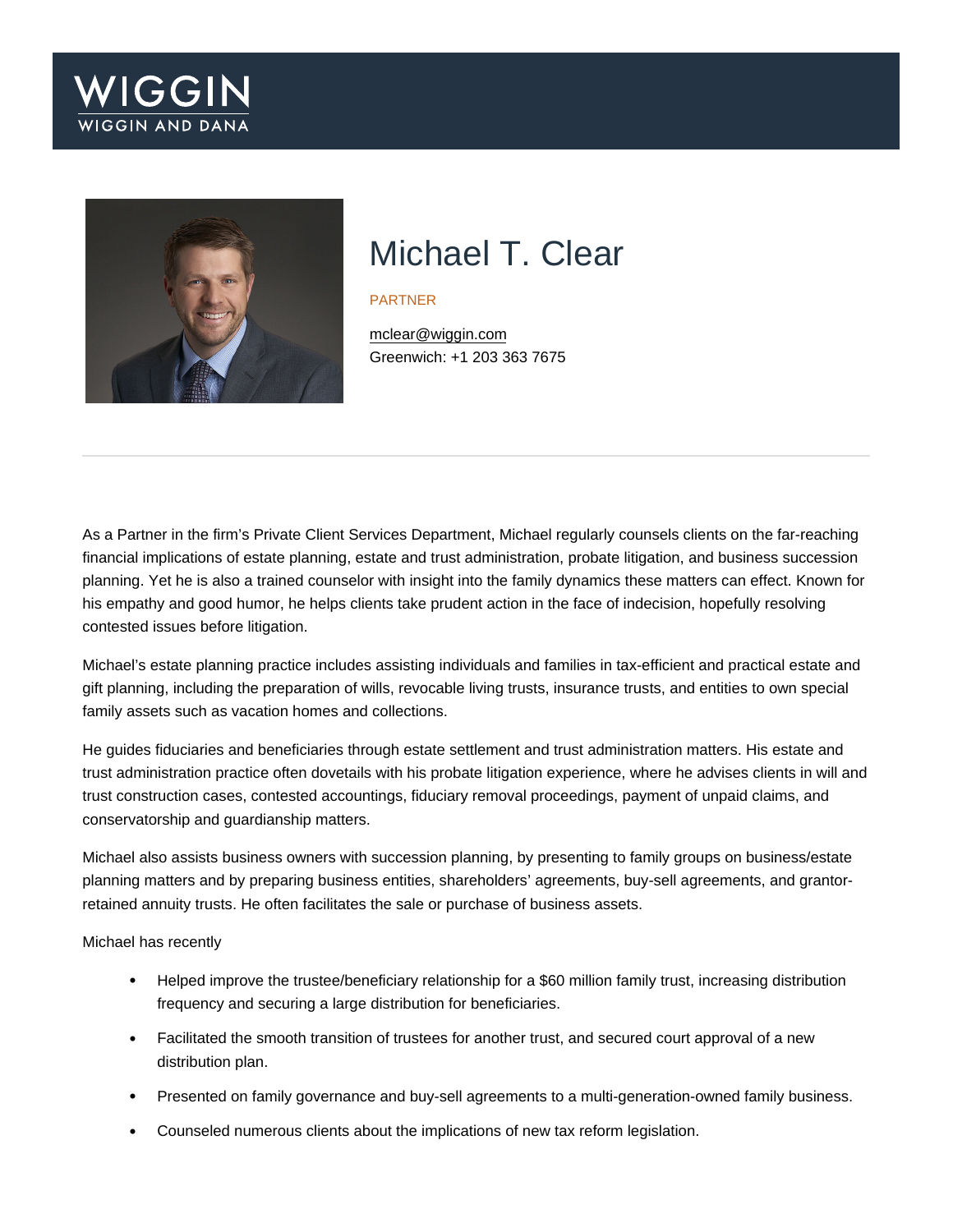Michael is a Co-chair of the Probate and Estates Section of the Fairfield County Bar Association and the President of the Fairfield Chapter of the Exit Planning Exchange (CT XPX). He is a frequent speaker on trust and estate strategies at bar association and continuing education events.

Michael received his J.D. magna cum laude from the Quinnipiac University School of Law, where he served as Executive Managing Editor of the Quinnipiac Probate Law Journal. At graduation, he was the recipient of the Academic Excellence Award, Superior Classroom Performance Award, and CATIC Foundation Award. He received numerous academic excellence awards during law school.

Michael received his B.A. in political science from the University of Richmond. He holds a M.Ed. focusing on college student personnel from the University of Maryland. A former Division I college baseball player, Michael coaches in the Fairfield American Little League and continues to play baseball and golf when possible. Michael lives in Fairfield, Connecticut with his wife Melissa and three children.

#### **Education**

- Quinnipiac University School of Law (J.D., 2005) •
	- magna cum laude
- University of Maryland (M. Ed., 2000) •
- University of Richmond (B.A., 1998) •
	- **Political Science**

#### **Bar Admissions**

**Connecticut** 

#### **Memberships and Affiliations**

- Connecticut Bar Association •
- Connecticut Chapter of the Exit Planning Exchange (CT XPX) •
	- **Board of Directors**
- Fairfield County Bar Association •
	- Co-Chair, Probate and Estates Section •

## **Publications**

2022 **Domicile and Residence**

December 8, 2021 **Private Client Services 2021 Year-End Advisory**

September 17, 2021 **Estate Tax Watch 2021: House Ways and Means Committee Proposal Lowers Estate Tax Exemption**

### August 26, 2021 **Wealth Planning in 2021: Preparing For a Changing Tax Landscape**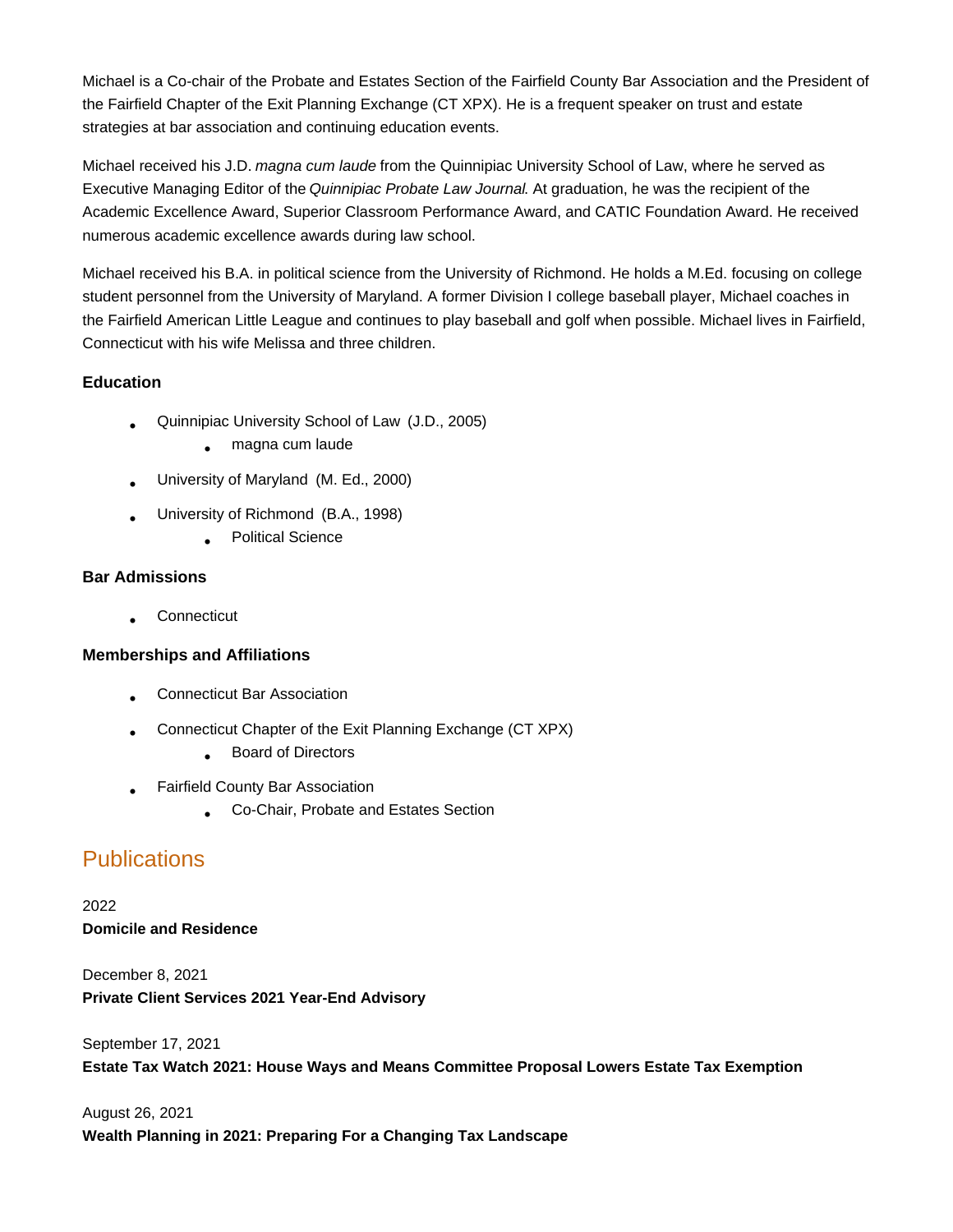October 6, 2020 **Estate Planning and the 2020 Election**

October 6, 2020 **SLATs—Spousal Lifetime Access Trusts**

October 6, 2020 **Dynasty Trusts**

August 17, 2020 **Intrafamily Loans**

June 11, 2020 **The Private Client Services Department's First Episode of "Insights on Estate Planning" is Published in The National Law Review** The National Law Review

May 27, 2020 **Non-Residents Owning Real Estate in Connecticut – Possible Strategy for Minimizing Tax**

May 19, 2020 **Grantor Retained Annuity Trusts (GRATS)**

January 24, 2020 **Planning for the "Family"? Vacation Home**

January 6, 2020 **PCS Client Alert: The SECURE Act**

December 20, 2019 **Private Client Services 2019 Year-End Advisory**

July 15, 2019 **Estate Planning Alert: Connecticut Legislature Passes Overhaul of Connecticut Trust Law**

March 26, 2019 **Estate Planning Alert: Connecticut to Match Federal Gift and Estate Tax Exemptions by 2023**

March 26, 2019 **Estate Planning Strategies in Various Interest Rate Environments**

December 18, 2018 **Private Client Services 2018 Year-End Advisory**

November 13, 2018 **Legal Issues for High-Growth Technology Companies** The National Law Review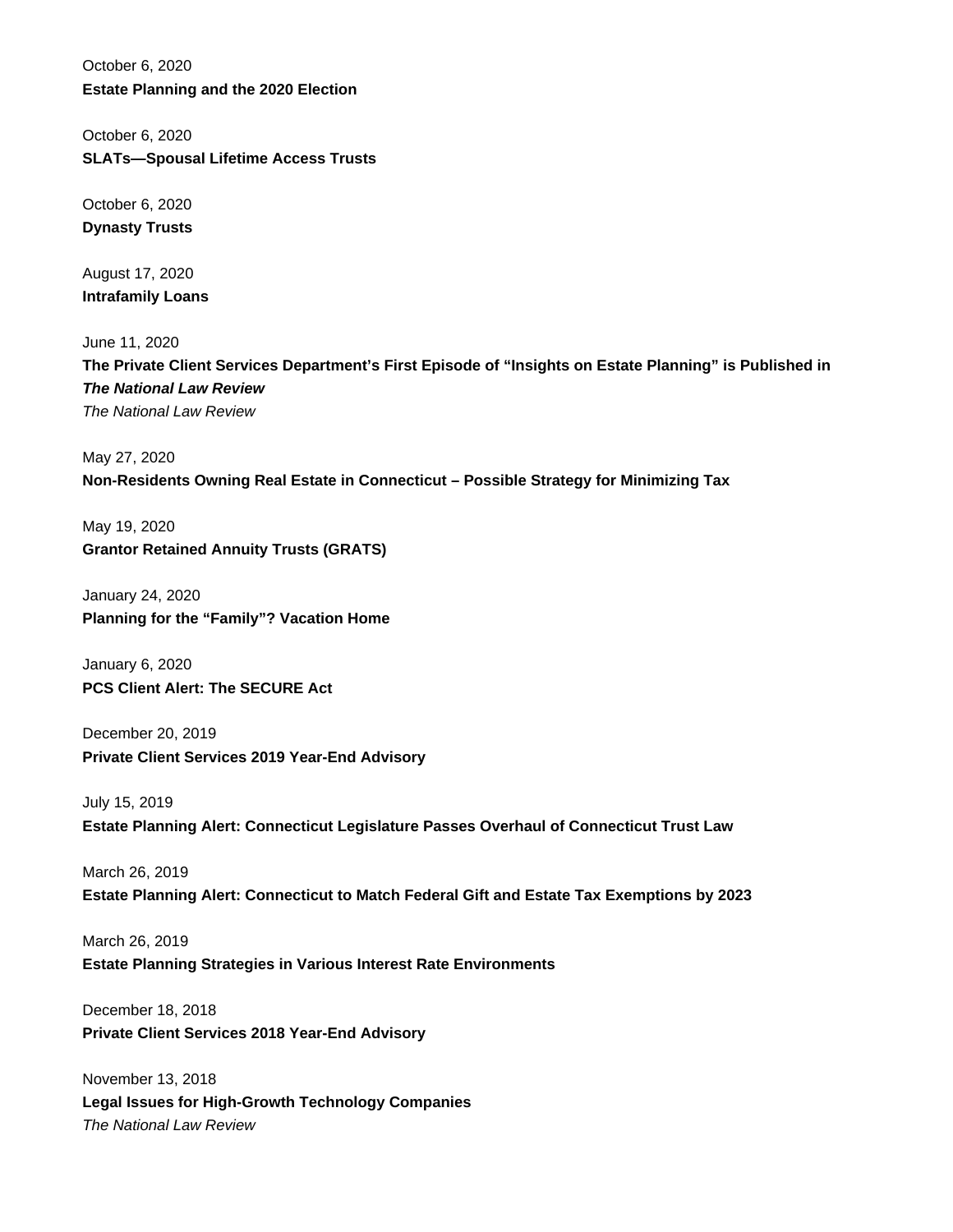October 23, 2018 **Estate Planning for Founders** The National Law Review

September 27, 2018 **Non-Tax Reasons for Estate Planning**

December 22, 2017 **President Trump Signs Tax Reform Legislation**

December 12, 2017 **Private Client Services 2017 Year-End Advisory**

November 9, 2017 **Strategies For Owning Property In Multiple States**

November 1, 2017 **Connecticut Estate Tax Exemption Increased**

August 9, 2017 **Trusts in Divorce: The Connecticut Supreme Court Speaks in Ferri**

February 6, 2017 **A 2017 Repeal of the "Death Tax?"**

December 15, 2016 **Private Client Services 2016 Year-End Advisory**

August 17, 2016 **New Proposed Regulations Concerning Valuation Discounts**

July 27, 2016 **Portability: A Useful Estate Planning Tool**

December 22, 2015 **2015 Year-End Estate Planning Advisory**

July 15, 2015 **Connecticut Budget Set to Impact the State's Highest Earners**

February 26, 2015 **Obama Administration's 2016 Budget Proposal**

December 22, 2014 **2014 Year-End Estate Planning Advisory**

June 2, 2014 **Significant Changes to New York Estate and Income Tax Law Effective April 1, 2014**